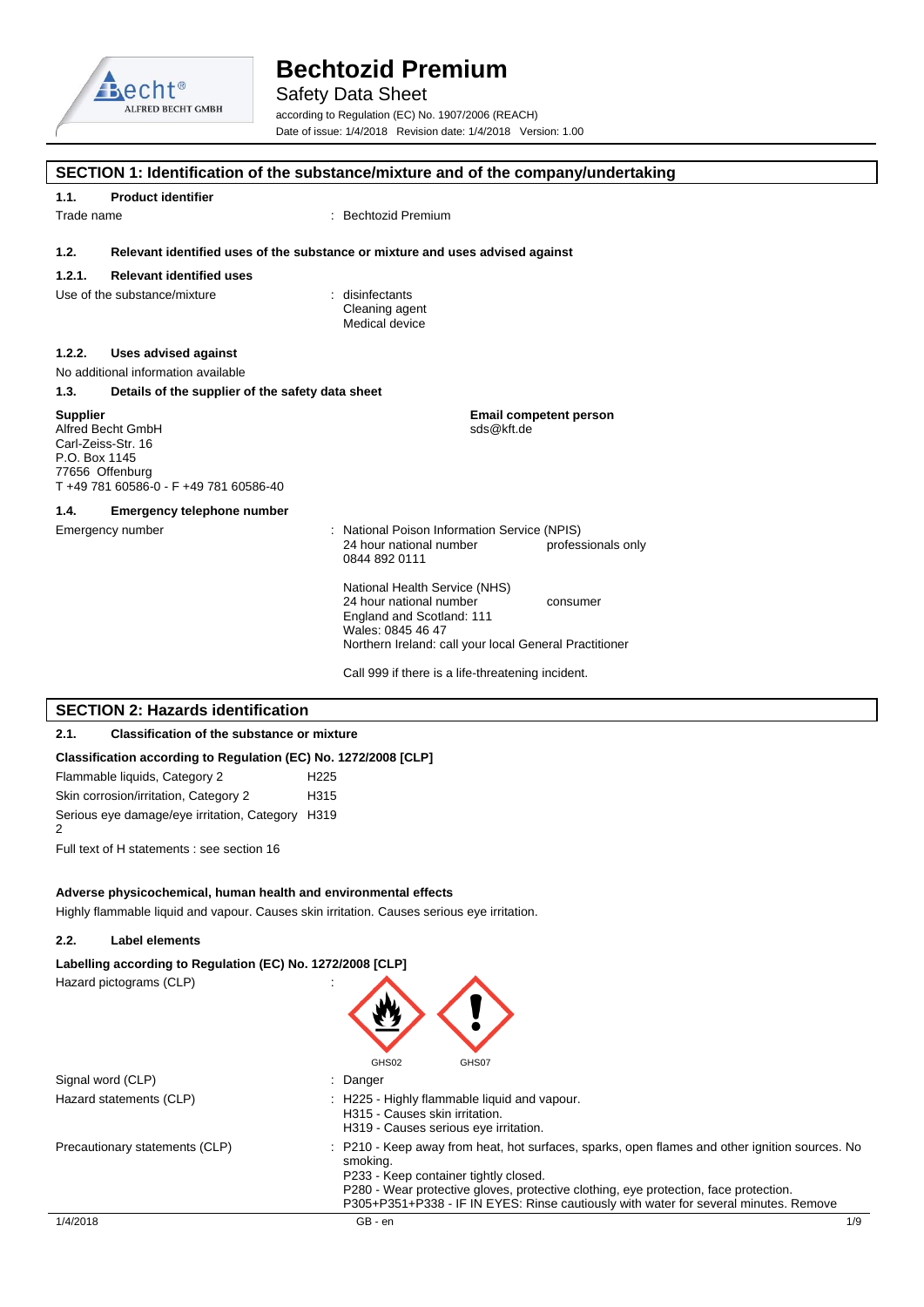Safety Data Sheet

according to Regulation (EC) No. 1907/2006 (REACH)

contact lenses, if present and easy to do. Continue rinsing. P337+P313 - If eye irritation persists: Get medical advice/attention. P332+P313 - If skin irritation occurs: Get medical advice/attention.

## **2.3. Other hazards**

This substance/mixture does not meet the PBT criteria of REACH regulation, annex XIII This substance/mixture does not meet the vPvB criteria of REACH regulation, annex XIII

# **SECTION 3: Composition/information on ingredients**

**3.1. Substances**

Not applicable

## **3.2. Mixtures**

| <b>Name</b>                           | <b>Product identifier</b>        | %       | <b>Classification according to</b><br><b>Regulation (EC) No.</b><br>1272/2008 [CLP] |
|---------------------------------------|----------------------------------|---------|-------------------------------------------------------------------------------------|
| ethanol                               | (CAS-No.) 64-17-5                | 50 - 70 | Flam. Lig. 2, H225                                                                  |
|                                       | (EC-No.) 200-578-6               |         | Eye Irrit. 2, H319                                                                  |
|                                       | (EC Index-No.) 603-002-00-5      |         |                                                                                     |
|                                       | (REACH-no) 01-2119457610-43-xxxx |         |                                                                                     |
| <b>Specific concentration limits:</b> |                                  |         |                                                                                     |
| Name                                  | <b>Product identifier</b>        |         | <b>Specific concentration limits</b>                                                |
| ethanol                               | (CAS-No.) 64-17-5                |         | 50 = < C < 100) Eye Irrit. 2, H319                                                  |
|                                       | (EC-No.) 200-578-6               |         |                                                                                     |
|                                       | (EC Index-No.) 603-002-00-5      |         |                                                                                     |

(REACH-no) 01-2119457610-43-xxxx

Full text of H-statements: see section 16

| <b>SECTION 4: First aid measures</b>                                |                                                                                                                                                                                     |  |  |  |
|---------------------------------------------------------------------|-------------------------------------------------------------------------------------------------------------------------------------------------------------------------------------|--|--|--|
| Description of first aid measures<br>4.1.                           |                                                                                                                                                                                     |  |  |  |
| First-aid measures general                                          | : Take off immediately all contaminated clothing. In all cases of doubt, or when symptoms<br>persist, seek medical attention.                                                       |  |  |  |
| First-aid measures after inhalation                                 | : Remove person to fresh air and keep comfortable for breathing.                                                                                                                    |  |  |  |
| First-aid measures after skin contact                               | : Rinse skin with water/shower. Take off immediately all contaminated clothing. If skin irritation<br>occurs: Get medical advice/attention.                                         |  |  |  |
| First-aid measures after eye contact                                | : Rinse cautiously with water for several minutes. Remove contact lenses, if present and easy to<br>do. Continue rinsing. If eye irritation persists: Get medical advice/attention. |  |  |  |
| First-aid measures after ingestion                                  | : Rinse mouth. Drink plenty of water. Call a poison center or a doctor if you feel unwell.                                                                                          |  |  |  |
| 4.2.<br>Most important symptoms and effects, both acute and delayed |                                                                                                                                                                                     |  |  |  |
| Symptoms/effects after skin contact                                 | : Irritation.                                                                                                                                                                       |  |  |  |
| Symptoms/effects after eye contact                                  | : Eye irritation.                                                                                                                                                                   |  |  |  |
| 4.3.                                                                | Indication of any immediate medical attention and special treatment needed                                                                                                          |  |  |  |
| Treat symptomatically.                                              |                                                                                                                                                                                     |  |  |  |

|                                                               | <b>SECTION 5: Firefighting measures</b> |  |                                                                                                                                           |  |  |
|---------------------------------------------------------------|-----------------------------------------|--|-------------------------------------------------------------------------------------------------------------------------------------------|--|--|
| 5.1.                                                          | <b>Extinguishing media</b>              |  |                                                                                                                                           |  |  |
|                                                               | Suitable extinguishing media            |  | : Water spray. Dry powder. Carbon dioxide. Alcohol resistant foam.                                                                        |  |  |
|                                                               | Unsuitable extinguishing media          |  | : Strong water jet.                                                                                                                       |  |  |
| 5.2.<br>Special hazards arising from the substance or mixture |                                         |  |                                                                                                                                           |  |  |
| Fire hazard                                                   |                                         |  | : Highly flammable liquid and vapour.                                                                                                     |  |  |
| Hazardous decomposition products in case of<br>fire           |                                         |  | : Toxic fumes may be released. Carbon dioxide. Carbon monoxide. Nitrogen oxides.                                                          |  |  |
| 5.3.                                                          | <b>Advice for firefighters</b>          |  |                                                                                                                                           |  |  |
|                                                               | Firefighting instructions               |  | : Protect container with water spray.                                                                                                     |  |  |
| Protection during firefighting                                |                                         |  | Do not attempt to take action without suitable protective equipment. Self-contained breathing<br>apparatus. Complete protective clothing. |  |  |
| Other information                                             |                                         |  | Do not allow run-off from fire fighting to enter drains or water courses. Disposal must be done<br>according to official regulations.     |  |  |
|                                                               |                                         |  |                                                                                                                                           |  |  |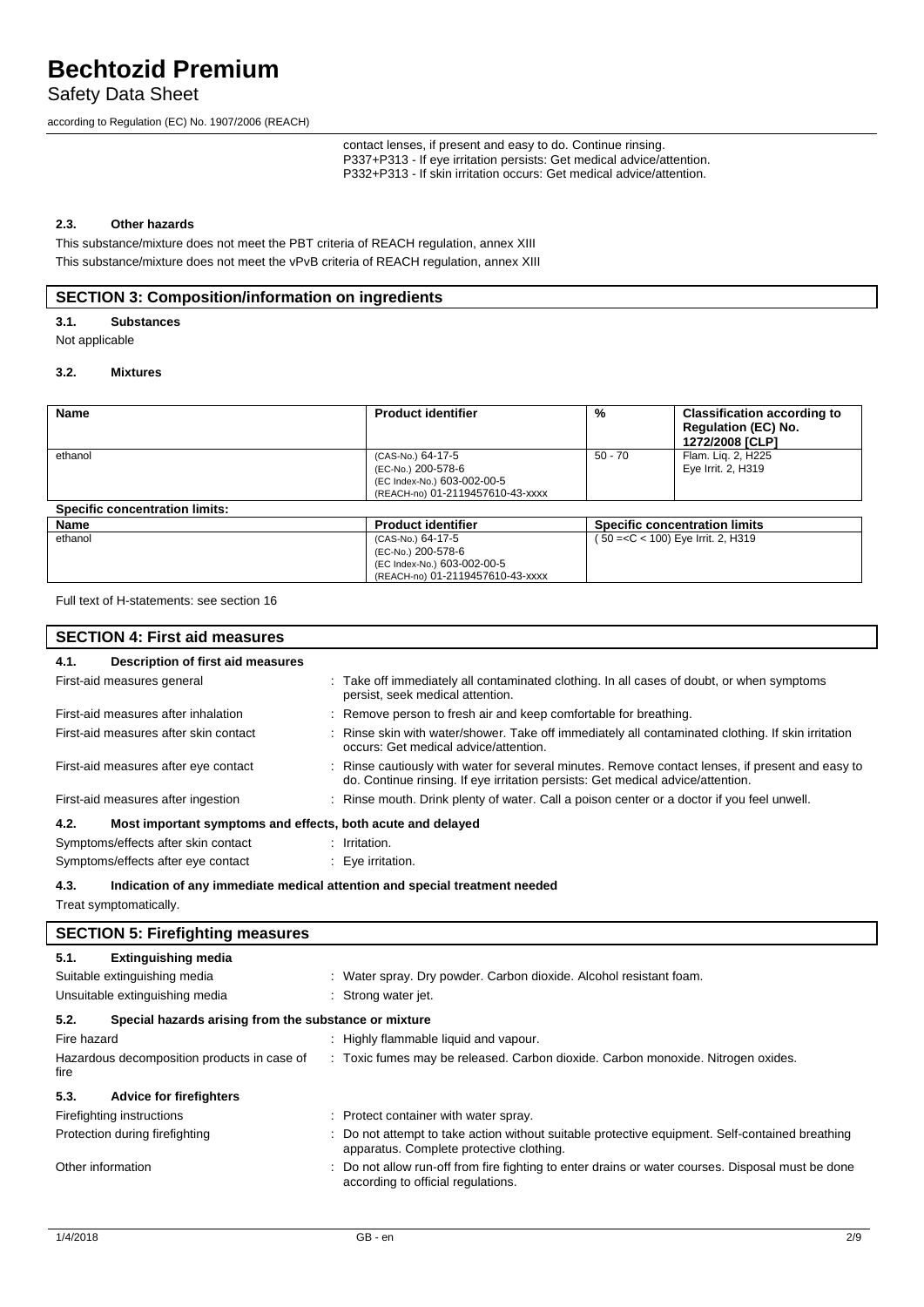# Safety Data Sheet

according to Regulation (EC) No. 1907/2006 (REACH)

|                                                                        | <b>SECTION 6: Accidental release measures</b>                       |                                                                                                                                                                                                                                |  |  |
|------------------------------------------------------------------------|---------------------------------------------------------------------|--------------------------------------------------------------------------------------------------------------------------------------------------------------------------------------------------------------------------------|--|--|
| 6.1.                                                                   | Personal precautions, protective equipment and emergency procedures |                                                                                                                                                                                                                                |  |  |
| 6.1.1.                                                                 | For non-emergency personnel                                         |                                                                                                                                                                                                                                |  |  |
| Emergency procedures                                                   |                                                                     | Ventilate spillage area. No open flames, no sparks, and no smoking. Avoid contact with skin<br>and eyes.                                                                                                                       |  |  |
| 6.1.2.                                                                 | For emergency responders                                            |                                                                                                                                                                                                                                |  |  |
| Protective equipment                                                   |                                                                     | : Do not attempt to take action without suitable protective equipment. For further information<br>refer to section 8: "Exposure controls/personal protection".                                                                 |  |  |
| 6.2.                                                                   | <b>Environmental precautions</b>                                    |                                                                                                                                                                                                                                |  |  |
| Avoid sub-soil penetration. Prevent entry to sewers and public waters. |                                                                     |                                                                                                                                                                                                                                |  |  |
| 6.3.                                                                   | Methods and material for containment and cleaning up                |                                                                                                                                                                                                                                |  |  |
|                                                                        | Methods for cleaning up                                             | : Cover spill with non combustible material, e.g.: sand/earth. Notify authorities if product enters<br>sewers or public waters. Take up mechanically (sweeping, shovelling) and collect in suitable<br>container for disposal. |  |  |

Other information **interval and the contract of the CO**ther information intervals of the Disposal must be done according to official regulations.

### **6.4. Reference to other sections**

Information for safe handling. See section 7. Concerning personal protective equipment to use, see section 8. For further information refer to section 13.

| <b>SECTION 7: Handling and storage</b>                                                                    |                                                                                                                                                                                                                                                                                                                                                                                                                                                   |  |  |  |
|-----------------------------------------------------------------------------------------------------------|---------------------------------------------------------------------------------------------------------------------------------------------------------------------------------------------------------------------------------------------------------------------------------------------------------------------------------------------------------------------------------------------------------------------------------------------------|--|--|--|
| <b>Precautions for safe handling</b><br>7.1.                                                              |                                                                                                                                                                                                                                                                                                                                                                                                                                                   |  |  |  |
| Additional hazards when processed                                                                         | : In use, may form flammable vapour-air mixture. Handle empty containers with care because<br>residual vapours are flammable.                                                                                                                                                                                                                                                                                                                     |  |  |  |
| Precautions for safe handling                                                                             | Ensure good ventilation of the work station. Keep away from heat, hot surfaces, sparks, open<br>flames and other ignition sources. No smoking. Ground/bond container and receiving<br>equipment. Use only non-sparking tools. Take precautionary measures against static<br>discharge. Flammable vapours may accumulate in the container. Use explosion-proof<br>equipment. Wear personal protective equipment. Avoid contact with skin and eyes. |  |  |  |
| Hygiene measures                                                                                          | Wash contaminated clothing before reuse. Do not eat, drink or smoke when using this product.<br>Always wash hands after handling the product.                                                                                                                                                                                                                                                                                                     |  |  |  |
| 7.2.<br>Conditions for safe storage, including any incompatibilities                                      |                                                                                                                                                                                                                                                                                                                                                                                                                                                   |  |  |  |
| Technical measures                                                                                        | : Ground/bond container and receiving equipment.                                                                                                                                                                                                                                                                                                                                                                                                  |  |  |  |
| Storage conditions                                                                                        | : Store in a well-ventilated place. Keep cool. Keep container tightly closed.                                                                                                                                                                                                                                                                                                                                                                     |  |  |  |
| Maximum storage period                                                                                    | $\therefore$ 2.5 year(s)                                                                                                                                                                                                                                                                                                                                                                                                                          |  |  |  |
| Storage temperature                                                                                       | : $0 - 25$ °C                                                                                                                                                                                                                                                                                                                                                                                                                                     |  |  |  |
| Heat and ignition sources                                                                                 | : Keep away from heat and direct sunlight.                                                                                                                                                                                                                                                                                                                                                                                                        |  |  |  |
| Information about storage in one common<br>storage facility                                               | : Keep away from food, drink and animal feeding stuffs.                                                                                                                                                                                                                                                                                                                                                                                           |  |  |  |
| Packaging materials                                                                                       | : plastic.                                                                                                                                                                                                                                                                                                                                                                                                                                        |  |  |  |
| $\overline{z}$ 0. $\overline{z}$ 0. $\overline{z}$ 10. $\overline{z}$ 1. $\overline{z}$ 1. $\overline{z}$ |                                                                                                                                                                                                                                                                                                                                                                                                                                                   |  |  |  |

# **7.3. Specific end use(s)**

No additional information available

# **SECTION 8: Exposure controls/personal protection**

# **8.1. Control parameters**

| ethanol (64-17-5) |                              |                        |  |  |  |
|-------------------|------------------------------|------------------------|--|--|--|
| United Kinadom    | Local name                   | Ethanol                |  |  |  |
| United Kinadom    | WEL TWA (ma/m <sup>3</sup> ) | 1920 mg/m <sup>3</sup> |  |  |  |
| United Kinadom    | WEL TWA (ppm)                | 1000 ppm               |  |  |  |
| United Kinadom    | Regulatory reference         | EH40. HSE              |  |  |  |

| ethanol (64-17-5)                                                |                          |  |  |  |  |
|------------------------------------------------------------------|--------------------------|--|--|--|--|
| DNEL/DMEL (Workers)                                              |                          |  |  |  |  |
| Long-term - systemic effects, dermal                             | 343 mg/kg bodyweight/day |  |  |  |  |
| Long-term - systemic effects, inhalation                         | $950 \text{ mg/m}^3$     |  |  |  |  |
| Long-term - local effects, inhalation                            | 1900 mg/m <sup>3</sup>   |  |  |  |  |
| DNEL/DMEL (General population)                                   |                          |  |  |  |  |
| Acute - local effects, inhalation                                | $950 \text{ mg/m}^3$     |  |  |  |  |
| Long-term - systemic effects, oral                               | 87 mg/kg bodyweight/day  |  |  |  |  |
| Long-term - systemic effects, inhalation                         | 114 mg/m <sup>3</sup>    |  |  |  |  |
| Long-term - systemic effects, dermal<br>206 mg/kg bodyweight/day |                          |  |  |  |  |
| PNEC (Water)                                                     |                          |  |  |  |  |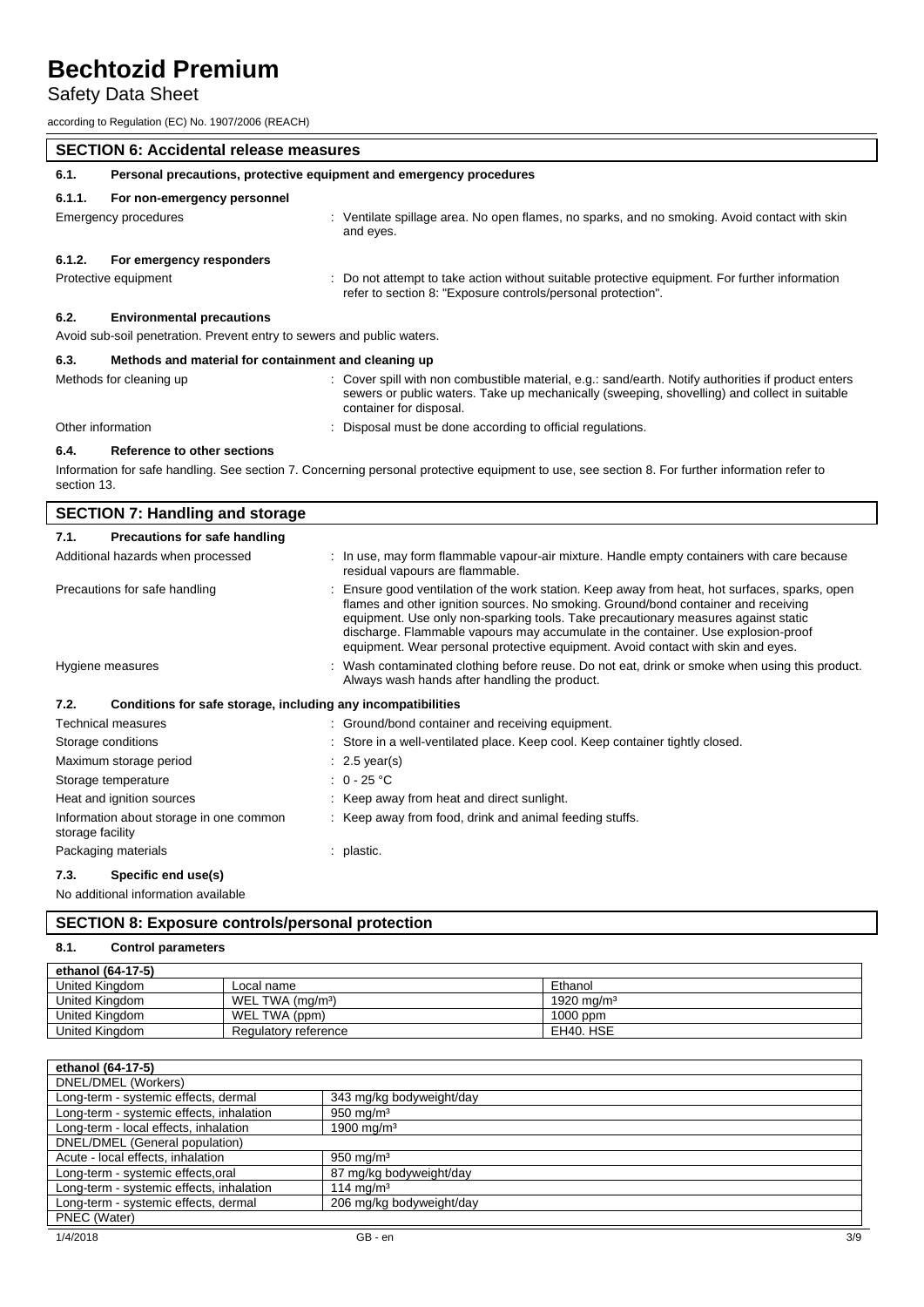# Safety Data Sheet

according to Regulation (EC) No. 1907/2006 (REACH)

| PNEC aqua (freshwater)          | $0.96$ mg/l      |
|---------------------------------|------------------|
| PNEC aqua (marine water)        | $0.79$ mg/l      |
| PNEC (Sediment)                 |                  |
| PNEC sediment (freshwater)      | 3.6 mg/kg dwt    |
| PNEC sediment (marine water)    | 2.9 mg/kg dwt    |
| PNEC (Soil)                     |                  |
| PNEC soil                       | $0.63$ mg/kg dwt |
| PNEC (Oral)                     |                  |
| PNEC oral (secondary poisoning) | 0.38 kg/kg food  |
| PNEC (STP)                      |                  |
| PNEC sewage treatment plant     | 580 mg/l         |
|                                 |                  |

### **8.2. Exposure controls**

#### **Appropriate engineering controls:**

Ensure good ventilation of the work station.

#### **Hand protection:**

In case of repeated or prolonged contact wear gloves. EN 374. Choosing the proper glove is a decision that depends not only on the type of material, but also on other quality features, which differ for each manufacturer. Please follow the instructions related to the permeability and the penetration time provided by the manufacturer. Gloves must be replaced after each use and whenever signs of wear or perforation appear

| Type                                      | <b>Material</b> | <b>Permeation</b>      | Thickness (mm) | Penetration | <b>Standard</b> |
|-------------------------------------------|-----------------|------------------------|----------------|-------------|-----------------|
| Chemically resistant<br>protective gloves | Butyl rubber    | $6$ ( $>$ 480 minutes) | 0,4            | 3 (> 0.65)  | <b>EN 374</b>   |

#### **Eye protection:**

Wear closed safety glasses. EN 166

#### **Skin and body protection:**

Wear suitable protective clothing

#### **Respiratory protection:**

In case of insufficient ventilation, wear suitable respiratory equipment. EN 143. Short term exposure. Breathing apparatus with filter. A-P2. . Breathing equipment is only to be used in order to handle the residual risk of short term jobs if all other risk minimizing measures have been carried out e.g. retention and/or local exhaust

#### **Environmental exposure controls:**

Avoid release to the environment.

#### **Other information:**

Do not breathe vapours, Aerosol. Take off immediately all contaminated clothing. Do not eat, drink or smoke when using this product. Avoid contact with skin and eyes. Always wash hands after handling the product.

### **SECTION 9: Physical and chemical properties**

# **9.1. Information on basic physical and chemical properties**

| Physical state                             |   | : Liquid                      |
|--------------------------------------------|---|-------------------------------|
| Appearance                                 |   | clear.                        |
| Colour                                     |   | colourless.                   |
| Odour                                      |   | acetone odour. perfumed.      |
| Odour threshold                            |   | No data available             |
| рH                                         |   | 11.2 - 11.4 (20 °C; 100 g/l)  |
| Relative evaporation rate (butylacetate=1) |   | No data available             |
| Melting point                              |   | Not applicable                |
| Freezing point                             |   | No data available             |
| Boiling point                              |   | > 78 °C DIN 51 751            |
| Flash point                                |   | 15 °C (calculated)            |
| Auto-ignition temperature                  |   | Not self-igniting             |
| Decomposition temperature                  |   | No data available             |
| Flammability (solid, gas)                  |   | Not applicable                |
| Vapour pressure                            | ÷ | $\approx$ 30 hPa (calculated) |
| Relative vapour density at 20 °C           |   | No data available             |
| Relative density                           |   | No data available             |
| Density                                    |   | $0.895$ g/cm <sup>3</sup>     |
|                                            |   |                               |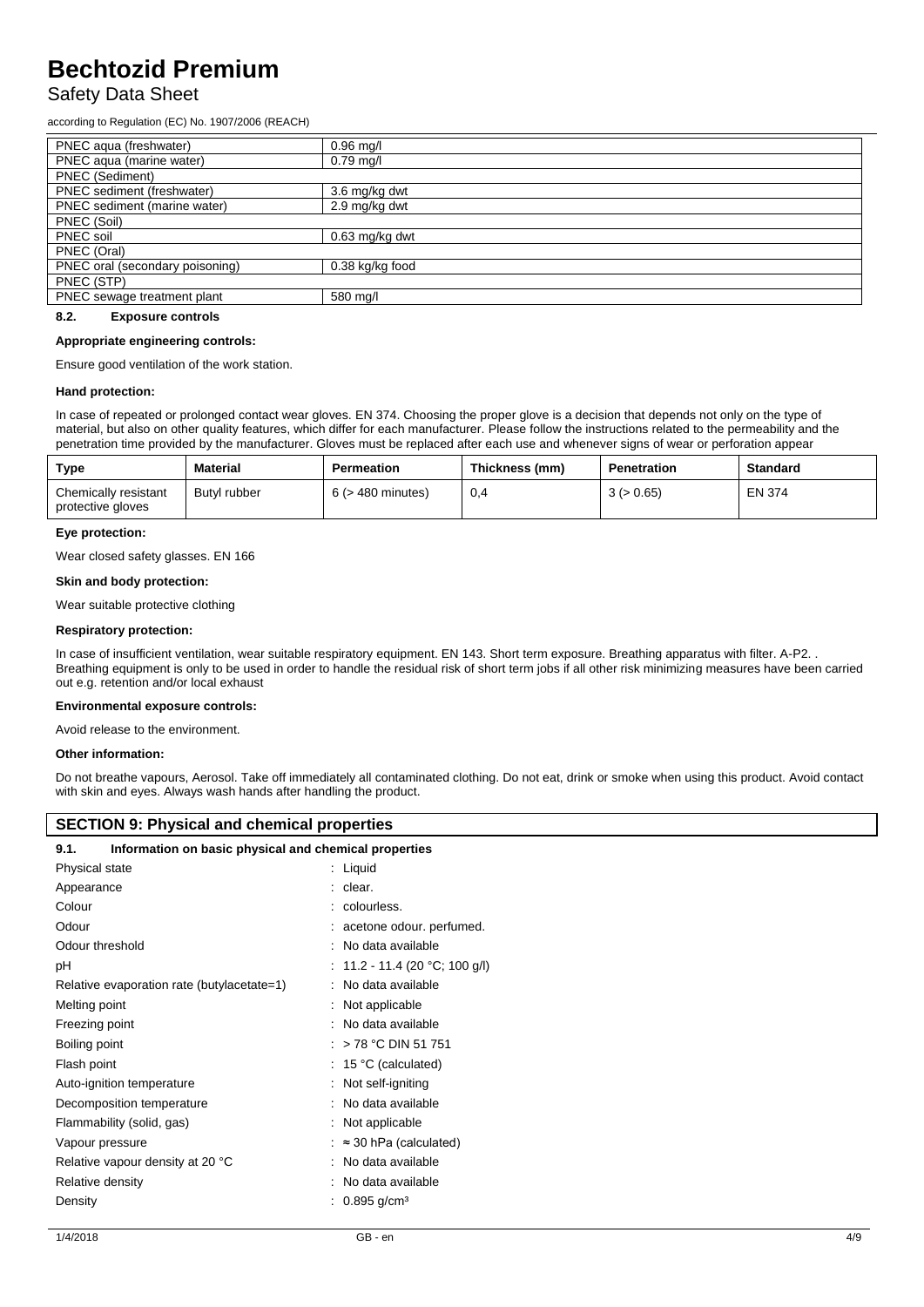# Safety Data Sheet

according to Regulation (EC) No. 1907/2006 (REACH)

| Solubility<br>: Water: completely miscible                                                       |  |
|--------------------------------------------------------------------------------------------------|--|
| : No data available<br>Log Pow                                                                   |  |
| Viscosity, kinematic<br>: No data available                                                      |  |
| Viscosity, dynamic<br>: No data available                                                        |  |
| : Product is not explosive. Explosive vapour/air mixtures may be formed.<br>Explosive properties |  |
| : No data available<br>Oxidising properties                                                      |  |
| Lower explosive limit (LEL)<br>$: 3.5$ (Ethanol)                                                 |  |
| Upper explosive limit (UEL)<br>$: 35$ (Ethanol)                                                  |  |

# **9.2. Other information**

No additional information available

# **SECTION 10: Stability and reactivity**

#### **10.1. Reactivity**

Highly flammable liquid and vapour.

#### **10.2. Chemical stability**

Stable under normal conditions.

## **10.3. Possibility of hazardous reactions**

No dangerous reactions known under normal conditions of use.

## **10.4. Conditions to avoid**

Avoid contact with hot surfaces. Heat. No flames, no sparks. Eliminate all sources of ignition.

## **10.5. Incompatible materials**

Acids.

### **10.6. Hazardous decomposition products**

Under normal conditions of storage and use, hazardous decomposition products should not be produced.

| <b>SECTION 11: Toxicological information</b>  |                                                                                   |
|-----------------------------------------------|-----------------------------------------------------------------------------------|
| Information on toxicological effects<br>11.1. |                                                                                   |
| Acute toxicity (oral)                         | Not classified (Based on available data, the classification criteria are not met) |
| Acute toxicity (dermal)                       | Not classified (Based on available data, the classification criteria are not met) |
| Acute toxicity (inhalation)                   | Not classified (Based on available data, the classification criteria are not met) |
| <b>Bechtozid Premium</b>                      |                                                                                   |
| LD50 oral rat                                 | > 8000 mg/kg bodyweight (calculated)                                              |
| Skin corrosion/irritation                     | Causes skin irritation.                                                           |
|                                               | pH: 11.2 - 11.4 (20 °C; 100 g/l)                                                  |
| Serious eye damage/irritation                 | Causes serious eye irritation.                                                    |
|                                               | pH: 11.2 - 11.4 (20 °C; 100 g/l)                                                  |
| Respiratory or skin sensitisation             | Not classified (Based on available data, the classification criteria are not met) |
| Additional information                        | May cause sensitisation of susceptible persons by skin contact                    |
| Germ cell mutagenicity                        | Not classified (Based on available data, the classification criteria are not met) |
| Carcinogenicity                               | Not classified (Based on available data, the classification criteria are not met) |
| Reproductive toxicity                         | Not classified (Based on available data, the classification criteria are not met) |
| STOT-single exposure                          | Not classified (Based on available data, the classification criteria are not met) |
| STOT-repeated exposure                        | Not classified (Based on available data, the classification criteria are not met) |
| Aspiration hazard                             | Not classified (Based on available data, the classification criteria are not met) |

### **SECTION 12: Ecological information 12.1. Toxicity**

| 12.1.<br>ιοχιςιτν        |                                                                                     |
|--------------------------|-------------------------------------------------------------------------------------|
| Acute aquatic toxicity   | : Not classified (Based on available data, the classification criteria are not met) |
| Chronic aquatic toxicity | : Not classified (Based on available data, the classification criteria are not met) |

### **12.2. Persistence and degradability**

| Premium<br>echtozid<br>3er,    |                                                 |     |
|--------------------------------|-------------------------------------------------|-----|
| istence and degradability<br>- | The L<br>। not been tested.<br>has<br>. product |     |
|                                |                                                 |     |
| 1/4/2018                       | GB - en                                         | 5/9 |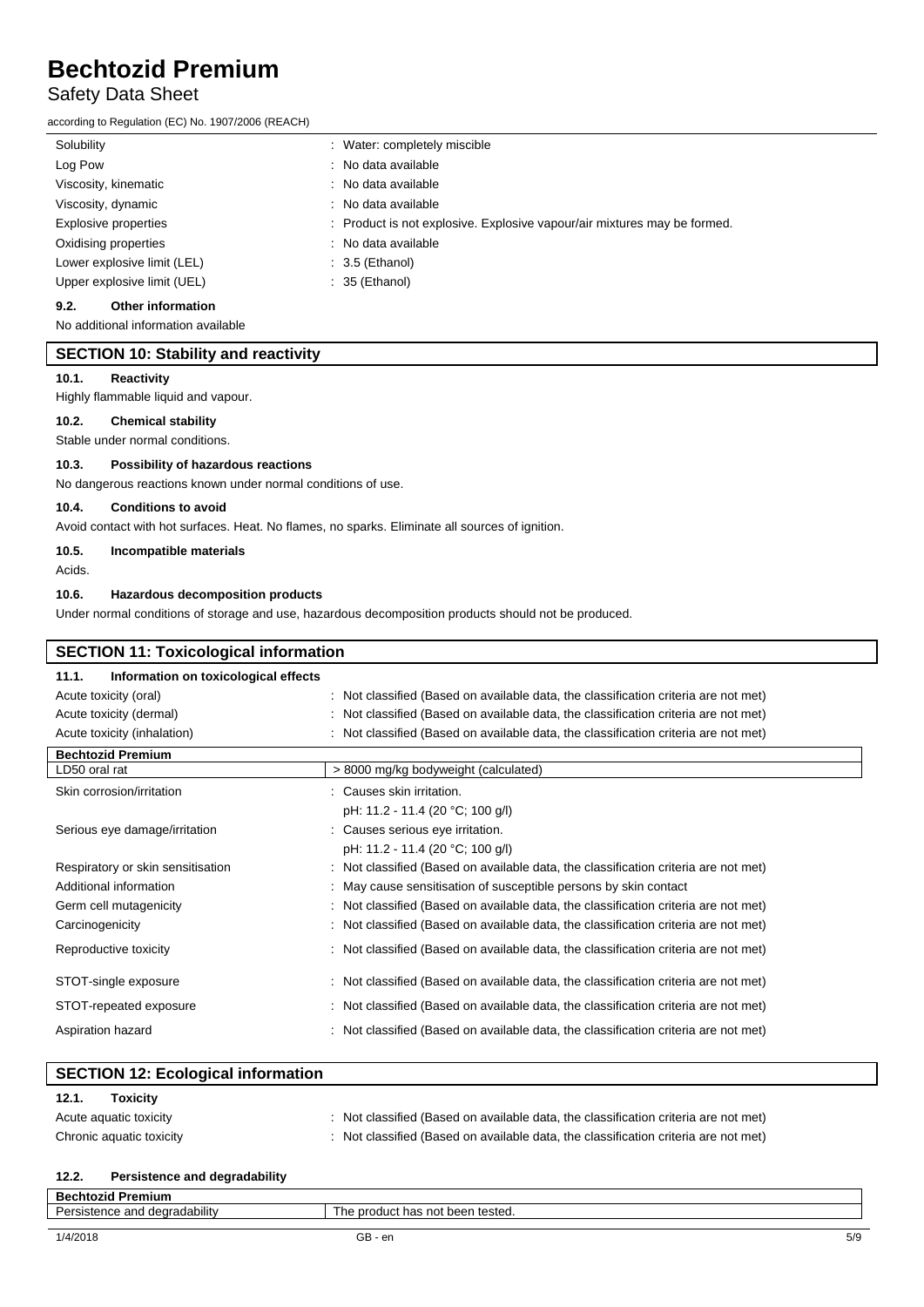# Safety Data Sheet

according to Regulation (EC) No. 1907/2006 (REACH)

| ethanol (64-17-5)                                                                      |                                                                                       |  |
|----------------------------------------------------------------------------------------|---------------------------------------------------------------------------------------|--|
| Persistence and degradability                                                          | Readily biodegradable.                                                                |  |
| Biodegradation                                                                         | 97 % (28 d)                                                                           |  |
| <b>Bioaccumulative potential</b><br>12.3.                                              |                                                                                       |  |
| <b>Bechtozid Premium</b>                                                               |                                                                                       |  |
| Bioaccumulative potential                                                              | The product has not been tested.                                                      |  |
| ethanol (64-17-5)                                                                      |                                                                                       |  |
| Log Kow                                                                                | $-0.31$                                                                               |  |
| Bioaccumulative potential                                                              | Bioaccumulation unlikely.                                                             |  |
| Mobility in soil<br>12.4.                                                              |                                                                                       |  |
| <b>Bechtozid Premium</b>                                                               |                                                                                       |  |
| Ecology - soil                                                                         | The product has not been tested.                                                      |  |
| ethanol (64-17-5)                                                                      |                                                                                       |  |
| Ecology - soil                                                                         | No additional information available.                                                  |  |
| <b>Results of PBT and vPvB assessment</b><br>12.5.                                     |                                                                                       |  |
| <b>Bechtozid Premium</b>                                                               |                                                                                       |  |
| This substance/mixture does not meet the PBT criteria of REACH regulation, annex XIII  |                                                                                       |  |
| This substance/mixture does not meet the vPvB criteria of REACH regulation, annex XIII |                                                                                       |  |
| Component                                                                              |                                                                                       |  |
| ethanol (64-17-5)                                                                      | This substance/mixture does not meet the PBT criteria of REACH regulation, annex XIII |  |

This substance/mixture does not meet the vPvB criteria of REACH regulation, annex XIII

### **12.6. Other adverse effects**

No additional information available

| <b>SECTION 13: Disposal considerations</b> |                                                                                                                                                                                                                                                                                                                                                                                                                                                                                                                                                                                                                                                                                                                                                                                                                                                                                                                                                                                                                                                       |
|--------------------------------------------|-------------------------------------------------------------------------------------------------------------------------------------------------------------------------------------------------------------------------------------------------------------------------------------------------------------------------------------------------------------------------------------------------------------------------------------------------------------------------------------------------------------------------------------------------------------------------------------------------------------------------------------------------------------------------------------------------------------------------------------------------------------------------------------------------------------------------------------------------------------------------------------------------------------------------------------------------------------------------------------------------------------------------------------------------------|
| Waste treatment methods<br>13.1.           |                                                                                                                                                                                                                                                                                                                                                                                                                                                                                                                                                                                                                                                                                                                                                                                                                                                                                                                                                                                                                                                       |
| Waste treatment methods                    | : Disposal must be done according to official regulations. European waste catalogue. Do not<br>dispose of with domestic waste. Do not discharge into drains or the environment.                                                                                                                                                                                                                                                                                                                                                                                                                                                                                                                                                                                                                                                                                                                                                                                                                                                                       |
| Additional information                     | : Flammable vapours may accumulate in the container.                                                                                                                                                                                                                                                                                                                                                                                                                                                                                                                                                                                                                                                                                                                                                                                                                                                                                                                                                                                                  |
| European List of Waste (LoW) code          | : 07 06 99 - wastes not otherwise specified<br>15 01 10* - packaging containing residues of or contaminated by dangerous substances                                                                                                                                                                                                                                                                                                                                                                                                                                                                                                                                                                                                                                                                                                                                                                                                                                                                                                                   |
| <b>HP Code</b>                             | : HP3 - "Flammable:"<br>— flammable liquid waste: liquid waste having a flash point below 60 °C or waste gas oil, diesel<br>and light heating oils having a flash point $>$ 55 °C and $\leq$ 75 °C;<br>- flammable pyrophoric liquid and solid waste: solid or liquid waste which, even in small<br>quantities, is liable to ignite within five minutes after coming into contact with air;<br>- flammable solid waste: solid waste which is readily combustible or may cause or contribute<br>to fire through friction;<br>- flammable gaseous waste: gaseous waste which is flammable in air at 20 °C and a standard<br>pressure of 101.3 kPa;<br>— water reactive waste: waste which, in contact with water, emits flammable gases in<br>dangerous quantities;<br>— other flammable waste: flammable aerosols, flammable self-heating waste, flammable<br>organic peroxides and flammable self-reactive waste.<br>HP4 - "Irritant — skin irritation and eye damage:" waste which on application can cause skin<br>irritation or damage to the eye. |

# **SECTION 14: Transport information**

| In accordance with ADR / RID / IMDG / IATA / ADN                                |                                                                         |                                    |                                                                         |                                                                         |
|---------------------------------------------------------------------------------|-------------------------------------------------------------------------|------------------------------------|-------------------------------------------------------------------------|-------------------------------------------------------------------------|
| <b>ADR</b>                                                                      | <b>IMDG</b>                                                             | <b>IATA</b>                        | <b>ADN</b>                                                              | <b>RID</b>                                                              |
| 14.1.<br>UN number                                                              |                                                                         |                                    |                                                                         |                                                                         |
| 1170                                                                            | 1170                                                                    | 1170                               | 1170                                                                    | 1170                                                                    |
| 14.2.<br>UN proper shipping name                                                |                                                                         |                                    |                                                                         |                                                                         |
| ETHANOL SOLUTION<br>(ETHYL ALCOHOL<br>SOLUTION)                                 | ETHANOL SOLUTION<br>(ETHYL ALCOHOL<br>SOLUTION)                         | Ethanol solution                   | ETHANOL SOLUTION<br>(ETHYL ALCOHOL<br>SOLUTION)                         | ETHANOL SOLUTION<br>(ETHYL ALCOHOL<br>SOLUTION)                         |
| <b>Transport document description</b>                                           |                                                                         |                                    |                                                                         |                                                                         |
| UN 1170 ETHANOL<br><b>SOLUTION (ETHYL</b><br>ALCOHOL SOLUTION), 3,<br>II, (D/E) | UN 1170 ETHANOL<br><b>SOLUTION (ETHYL</b><br>ALCOHOL SOLUTION), 3,<br>Ш | UN 1170 Ethanol solution,<br>3, II | UN 1170 ETHANOL<br><b>SOLUTION (ETHYL</b><br>ALCOHOL SOLUTION), 3,<br>Ш | UN 1170 ETHANOL<br><b>SOLUTION (ETHYL</b><br>ALCOHOL SOLUTION), 3,<br>Ш |
| 14.3.<br>Transport hazard class(es)                                             |                                                                         |                                    |                                                                         |                                                                         |
| 3                                                                               | 3                                                                       | 3                                  | 3                                                                       | 3                                                                       |
|                                                                                 |                                                                         |                                    |                                                                         |                                                                         |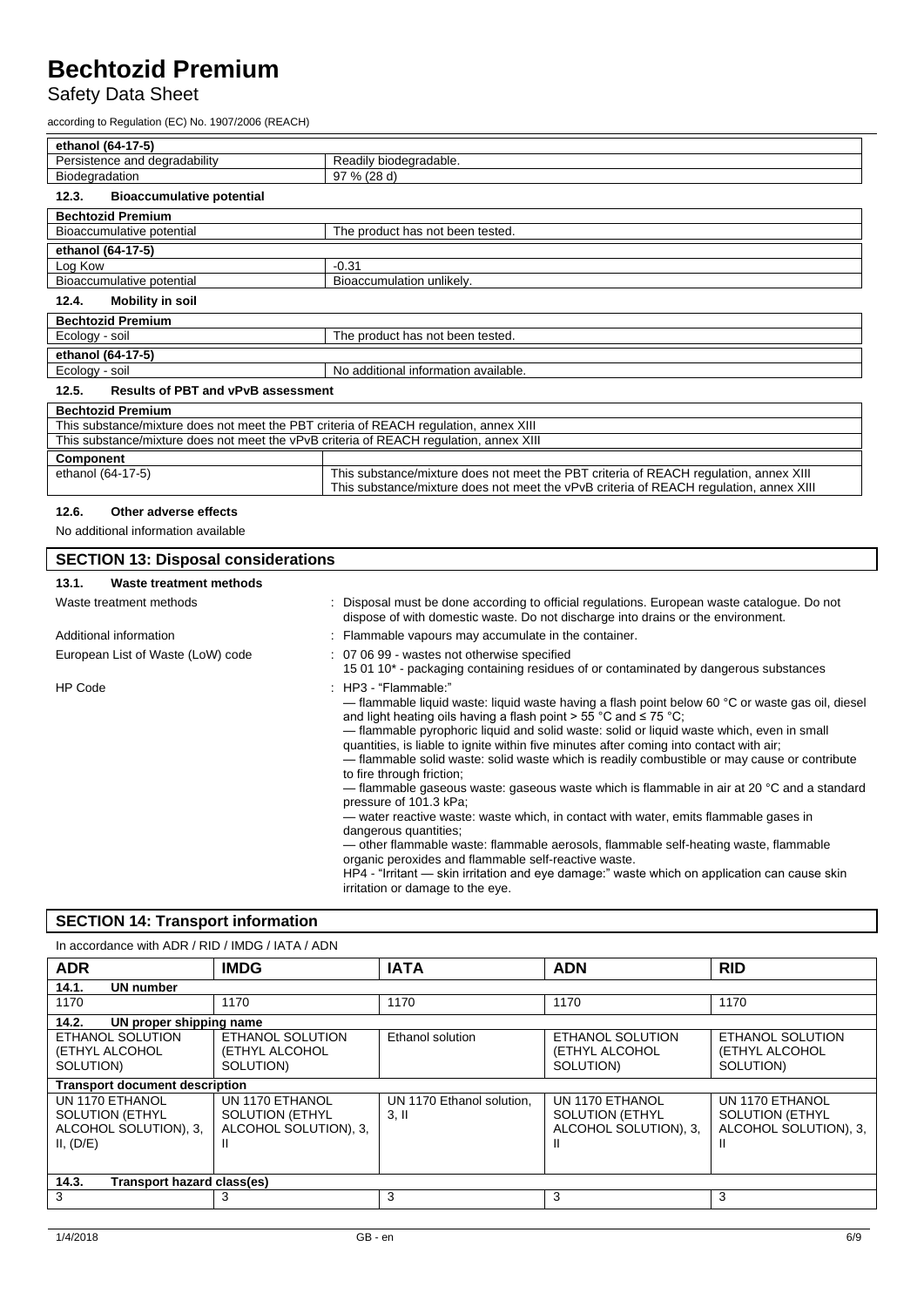# Safety Data Sheet

according to Regulation (EC) No. 1907/2006 (REACH)

| ፵                                     |                                                               | ≌                                      |                                       | 舂                                    |
|---------------------------------------|---------------------------------------------------------------|----------------------------------------|---------------------------------------|--------------------------------------|
| 14.4.<br>Packing group                |                                                               |                                        |                                       |                                      |
|                                       |                                                               |                                        |                                       |                                      |
| <b>Environmental hazards</b><br>14.5. |                                                               |                                        |                                       |                                      |
| Dangerous for the<br>environment : No | Dangerous for the<br>environment : No<br>Marine pollutant: No | Dangerous for the<br>environment : No  | Dangerous for the<br>environment : No | Dangerous for the<br>environment: No |
|                                       |                                                               | No supplementary information available |                                       |                                      |

# **14.6. Special precautions for user**

| - Overland transport                            |    |                   |
|-------------------------------------------------|----|-------------------|
| Classification code (ADR)                       | ÷  | F <sub>1</sub>    |
| Special provisions (ADR)                        | ÷  | 144,601           |
| Limited quantities (ADR)                        | t  | 11                |
| Excepted quantities (ADR)                       | t  | E <sub>2</sub>    |
| Transport category (ADR)                        | t  | $\overline{2}$    |
| Hazard identification number (Kemler No.)       | ÷  | 33                |
| Orange plates                                   | İ  | $\frac{33}{1170}$ |
|                                                 |    |                   |
| Tunnel restriction code (ADR)                   | t  | D/E               |
| EAC code                                        |    | $\cdot$ 2YE       |
|                                                 |    |                   |
| - Transport by sea<br>Special provisions (IMDG) | ÷  | 144               |
| Limited quantities (IMDG)                       | ÷. | 1 <sub>L</sub>    |
| Excepted quantities (IMDG)                      |    | E <sub>2</sub>    |
| EmS-No. (Fire)                                  |    | $:$ F-E           |
| EmS-No. (Spillage)                              | ÷  | S-D               |
|                                                 |    |                   |
| - Air transport                                 |    |                   |
| PCA Excepted quantities (IATA)                  | ÷. | E <sub>2</sub>    |
| PCA Limited quantities (IATA)                   | ÷  | Y341              |
| PCA limited quantity max net quantity (IATA)    | İ, | 1L                |
| PCA packing instructions (IATA)                 | t. | 353               |
| PCA max net quantity (IATA)                     | ÷. | 5L                |
| CAO max net quantity (IATA)                     |    | 60L               |
| Special provisions (IATA)                       |    | A3, A58, A180     |
| - Inland waterway transport                     |    |                   |
| Classification code (ADN)                       |    | $:$ F1            |
| Special provisions (ADN)                        | t. | 144, 601          |
| Limited quantities (ADN)                        | ÷  | 1 <sub>L</sub>    |
| Excepted quantities (ADN)                       |    | E <sub>2</sub>    |
| Carriage permitted (ADN)                        | ÷  | $\mathsf{T}$      |
|                                                 |    |                   |
| - Rail transport                                |    |                   |
| Classification code (RID)                       | ÷  | F <sub>1</sub>    |
| Special provisions (RID)                        | ÷  | 144, 601          |
| Limited quantities (RID)                        | t  | 1L                |
| Excepted quantities (RID)                       | ÷  | E <sub>2</sub>    |
| Transport category (RID)                        | t  | $\overline{2}$    |
| Hazard identification number (RID)              |    | 33                |

**14.7. Transport in bulk according to Annex II of Marpol and the IBC Code** Not applicable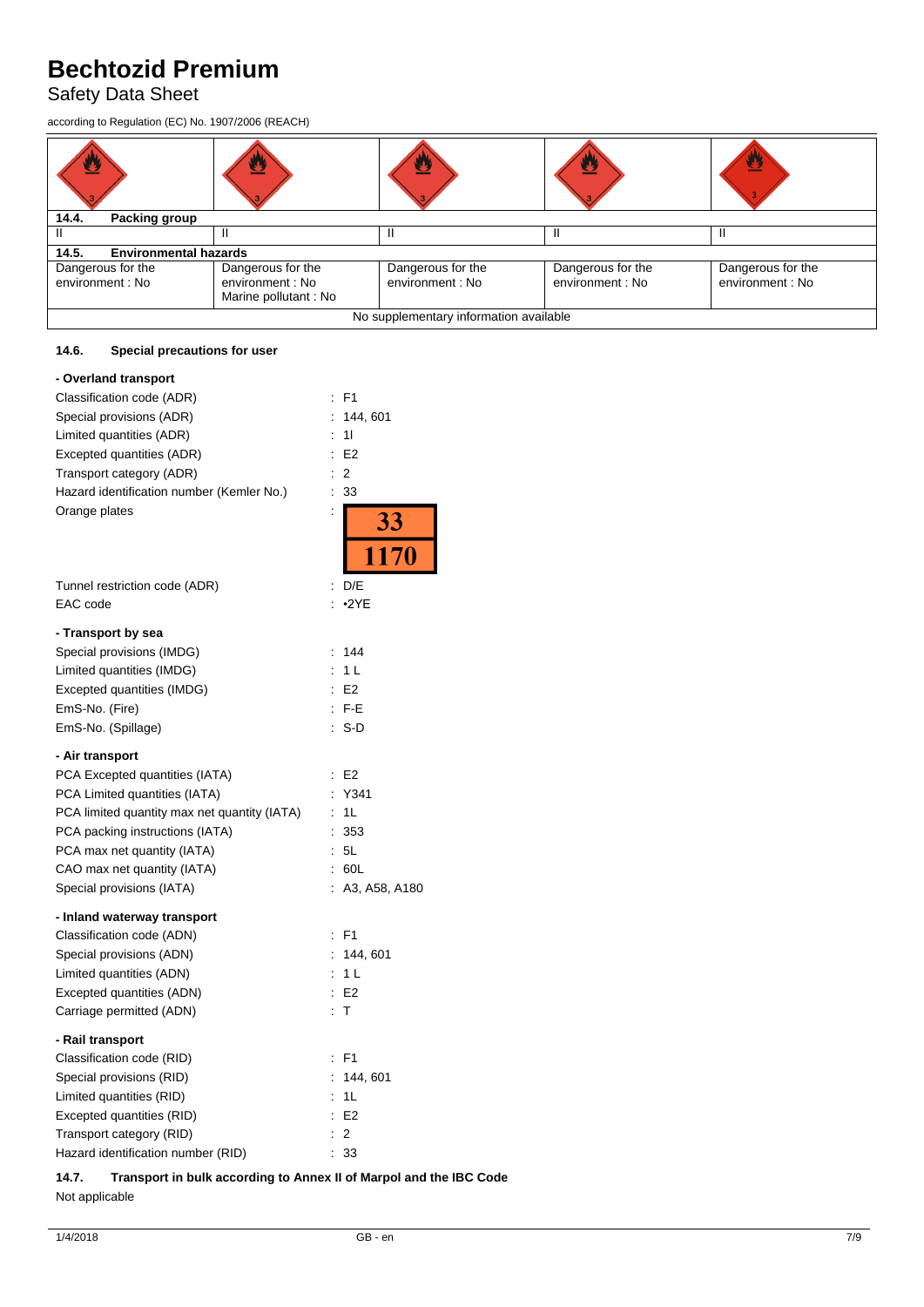# Safety Data Sheet

according to Regulation (EC) No. 1907/2006 (REACH)

## **SECTION 15: Regulatory information**

**15.1. Safety, health and environmental regulations/legislation specific for the substance or mixture**

### **15.1.1. EU-Regulations**

The following restrictions are applicable according to Annex XVII of the REACH Regulation (EC) No 1907/2006:

| 3(a) Substances or mixtures fulfilling the criteria for any of the following hazard classes or | Bechtozid Premium - ethanol |
|------------------------------------------------------------------------------------------------|-----------------------------|
| categories set out in Annex I to Regulation (EC) No 1272/2008: Hazard classes 2.1 to 2.4, 2.6  |                             |
| and 2.7, 2.8 types A and B, 2.9, 2.10, 2.12, 2.13 categories 1 and 2, 2.14 categories 1 and 2, |                             |
| 2.15 types A to F                                                                              |                             |
| 3(b) Substances or mixtures fulfilling the criteria for any of the following hazard classes or | Bechtozid Premium - ethanol |
| categories set out in Annex I to Regulation (EC) No 1272/2008: Hazard classes 3.1 to 3.6, 3.7  |                             |
| adverse effects on sexual function and fertility or on development, 3.8 effects other than     |                             |
| narcotic effects, 3.9 and 3.10                                                                 |                             |

Contains no substance on the REACH candidate list ≥ 0,1 % / SCL

Contains no REACH Annex XIV substances in concentration ≥ to the Annex XIV limit values

| Other information, restriction and prohibition<br>regulations | : Take note of Directive 94/33/EC on the protection of young people at work.               |
|---------------------------------------------------------------|--------------------------------------------------------------------------------------------|
| Directive 2012/18/EU (SEVESO III)                             | : P5c FLAMMABLE LIQUIDS<br>Flammable liquids, Categories 2 or 3 not covered by P5a and P5b |

# **15.1.2. National regulations**

No additional information available

### **15.2. Chemical safety assessment**

No chemical safety assessment has been carried out

## **SECTION 16: Other information**

| Abbreviations and acronyms:                                                                                                                      |                                                                                                   |  |  |  |
|--------------------------------------------------------------------------------------------------------------------------------------------------|---------------------------------------------------------------------------------------------------|--|--|--|
| <b>ADN</b>                                                                                                                                       | European Agreement concerning the International Carriage of Dangerous Goods by Inland Waterways   |  |  |  |
| ADR                                                                                                                                              | European Agreement concerning the International Carriage of Dangerous Goods by Road               |  |  |  |
| <b>ATE</b>                                                                                                                                       | <b>Acute Toxicity Estimate</b>                                                                    |  |  |  |
| <b>BCF</b>                                                                                                                                       | <b>Bioconcentration factor</b>                                                                    |  |  |  |
| <b>CLP</b>                                                                                                                                       | Classification Labelling Packaging Regulation; Regulation (EC) No 1272/2008                       |  |  |  |
| <b>DMEL</b>                                                                                                                                      | Derived Minimal Effect level                                                                      |  |  |  |
| <b>DNEL</b>                                                                                                                                      | Derived-No Effect Level                                                                           |  |  |  |
| <b>DPD</b>                                                                                                                                       | Dangerous Preparations Directive 1999/45/EC                                                       |  |  |  |
| <b>DSD</b>                                                                                                                                       | Dangerous Substances Directive 67/548/EEC                                                         |  |  |  |
| <b>EC50</b>                                                                                                                                      | Median effective concentration                                                                    |  |  |  |
| <b>IARC</b>                                                                                                                                      | International Agency for Research on Cancer                                                       |  |  |  |
| <b>IATA</b>                                                                                                                                      | International Air Transport Association                                                           |  |  |  |
| <b>IMDG</b>                                                                                                                                      | International Maritime Dangerous Goods                                                            |  |  |  |
| <b>LC50</b>                                                                                                                                      | Median lethal concentration                                                                       |  |  |  |
| LD50                                                                                                                                             | Median lethal dose                                                                                |  |  |  |
| <b>LOAEL</b>                                                                                                                                     | Lowest Observed Adverse Effect Level                                                              |  |  |  |
| <b>NOAEC</b>                                                                                                                                     | No-Observed Adverse Effect Concentration                                                          |  |  |  |
| <b>NOAEL</b>                                                                                                                                     | No-Observed Adverse Effect Level                                                                  |  |  |  |
| <b>NOEC</b>                                                                                                                                      | No-Observed Effect Concentration                                                                  |  |  |  |
| <b>OECD</b>                                                                                                                                      | Organisation for Economic Co-operation and Development                                            |  |  |  |
| PBT                                                                                                                                              | Persistent Bioaccumulative Toxic                                                                  |  |  |  |
| PNEC                                                                                                                                             | Predicted No-Effect Concentration                                                                 |  |  |  |
| <b>REACH</b>                                                                                                                                     | Registration, Evaluation, Authorisation and Restriction of Chemicals Regulation (EC) No 1907/2006 |  |  |  |
| <b>RID</b>                                                                                                                                       | Regulations concerning the International Carriage of Dangerous Goods by Rail                      |  |  |  |
| <b>SDS</b>                                                                                                                                       | Safety Data Sheet                                                                                 |  |  |  |
| <b>STP</b>                                                                                                                                       | Sewage treatment plant                                                                            |  |  |  |
| <b>TLM</b>                                                                                                                                       | <b>Median Tolerance Limit</b>                                                                     |  |  |  |
| vPvB                                                                                                                                             | Very Persistent and Very Bioaccumulative                                                          |  |  |  |
| : ECHA (European Chemicals Agency). MSDSs of the suppliers. Information provided by the<br>Data sources<br>manufacturer.                         |                                                                                                   |  |  |  |
| : KFT Chemieservice GmbH<br>Department issuing data specification sheet:<br>Im Leuschnerpark. 3 64347 Griesheim<br>Postfach 1451 64345 Griesheim |                                                                                                   |  |  |  |

Phone: +49 6155-8981-400 Fax: +49 6155 8981-500 Safety Data Sheet Service: +49 6155 8981-522

**Germany**